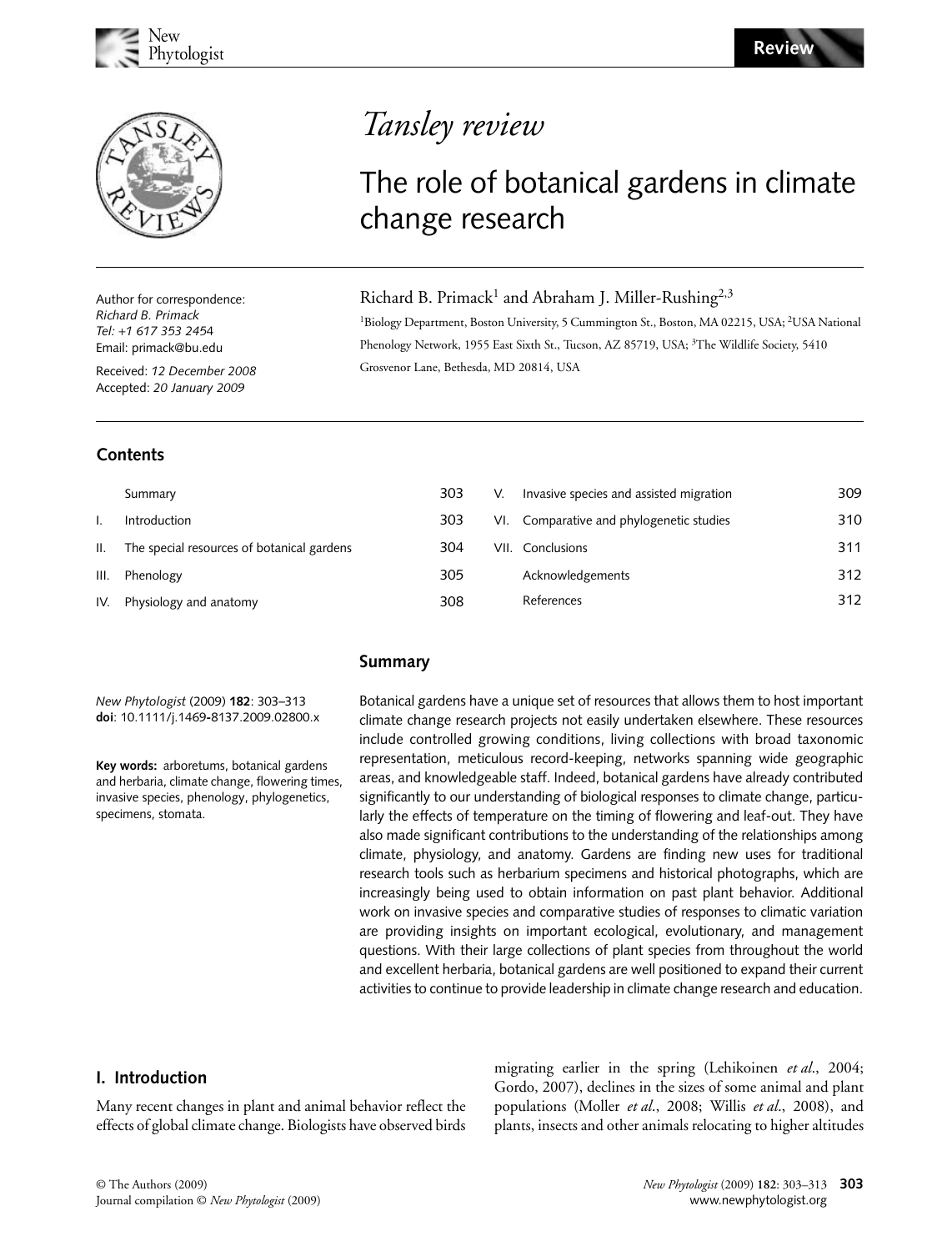on mountain slopes and locations closer to the poles (Parmesan & Yohe, 2003). Some of the most convincing evidence of biological responses to climate change comes from work demonstrating changes in the flowering and leaf-out times of temperate and arctic plants, which are especially responsive to warm weather in the spring. The data on plant flowering and leaf-out are particularly compelling because they are abundant and because phenology is closely tied to climate (Root *et al*., 2003; Parmesan, 2007). Some of these data come from botanical gardens, where staff members have recorded the flowering and leafing dates of plants in their collections (Menzel & Fabian, 1999; Primack *et al*., 2004; Miller-Rushing *et al*., 2007).

Because of their large collections of plants from wide areas, botanical gardens are in a position to address many questions related to climate change research, often questions difficult to address at any other location. For example, how do long-lived individuals such as trees respond to changes in climate? Gardens often keep records of individually identifiable plants on their grounds, and often make observations on or collect material from those individuals annually or periodically through their lifetimes. These records can and have been used to track changes in the flowering, physiology, and anatomy of individual plants in response to changes in climate (Primack *et al*., 2004; Miller-Rushing & Primack, 2008a).

More generally, modeling studies have shown that as the climate changes some species will no longer be able to grow at their present locations because of a lack of temperature tolerance, water stress, competition with other plant species, or changes in patterns of herbivory (Iverson & Prasad, 1998; Thomas *et al*., 2004; Ibanez *et al*., 2006; Morin *et al*., 2007); such vulnerable species will either migrate or go extinct. Other species may maintain their present ranges but will change their behavior, leafing out earlier, flowering and fruiting earlier, and holding their leaves later in autumn. Which species will be vulnerable? Which will thrive? The behavior of plants in botanical gardens can provide insights into how species will respond in the wild. Horticulturists are already identifying certain drought- and temperature-sensitive species that are experiencing increased mortality rates in botanical gardens and those that are thriving under the changing conditions (Del Tredici, 2002).

The purpose of this paper is to highlight some of the important contributions that botanical gardens have already made to climate change research and to suggest further avenues of research that might be suitable for botanical gardens in coming years. Our review is not comprehensive, in part because many of the climate change-related activities of botanical gardens have not been published in the peer-review literature. Some projects have simply not been written about, while many others have just started. Additionally, there are future research opportunities beyond those we discuss here. However, we consider a broad range of roles for botanical gardens in climate change research.

### **II. The special resources of botanical gardens**

Botanical gardens have a combination of features that are unusual compared with other sites of long-term ecological and physiological work. Many of these features make them particularly good places for climate change research. First, the design of the grounds of botanical gardens generally mimics that of a common garden experiment, growing a wide variety of plant species together in one place under common conditions. Individual plants are often well spaced and grown under conditions considered ideal for their species. The grounds are often carefully mulched, weeded, fertilized, and kept free of pests. This level of care can create a reasonably consistent environment and reduce the number of factors that might alter long-term changes in plant traits.

Secondly, botanical gardens often grow many species together that could not be found growing together under natural conditions. These species have been collected from many different geographical areas of the world, and sometimes from places that have different climates from the botanical gardens where they are being grown. Thus, botanical garden collections can contain a taxonomically and ecologically diverse flora, often with extensive representation from particular genera or families. This diversity and depth of taxonomic representation facilitate comparative evolutionary, ecological, and phylogenetic studies (De Carvalho *et al*., 2004; DeBussche *et al*., 2004; Karlson *et al*., 2004; Miller-Rushing *et al*., 2007).

Thirdly, botanical gardens have long kept meticulous records (Dosmann, 2006). For example, the Royal Botanic Garden in Edinburgh and the Royal Botanic Gardens at Kew have records of plant phenology that date to the 19th century (Harper *et al*., 2004; Harper & Morris, 2007). Knowledge of phenological events, such as flowering times, allows garden staffs to inform visitors when certain popular species, such as daffodils, tulips, apple trees, cherry trees, lilacs and forsythias, will flower. These flowering records also facilitate the breeding of cultivars that flower at desirable times of year or that flower before or after their leaves emerge. Such records have been used to demonstrate that, for many species, spring flowering times and leafing out times are linked to temperature, and are now occurring earlier as a result of climate change (Menzel & Fabian, 1999; Chmielewski & Rotzer, 2001; Menzel *et al*., 2001; Harper & Morris, 2007). Other species have flowering times that are largely determined by day length or precipitation.

Gardens also often have records related to their horticultural and systematics research. These records include information on the tolerances of plants to various climatic conditions and large collections of herbarium specimens. Herbarium collections are a particularly rich source of historical records because they provide physical specimens that contain information about the phenology, nutrient content, health, and genetics of plants growing in nature or on garden grounds (Fig. 1). Sometimes, herbarium specimens can even be associated with the individual living plants from which they were collected. Gardens are also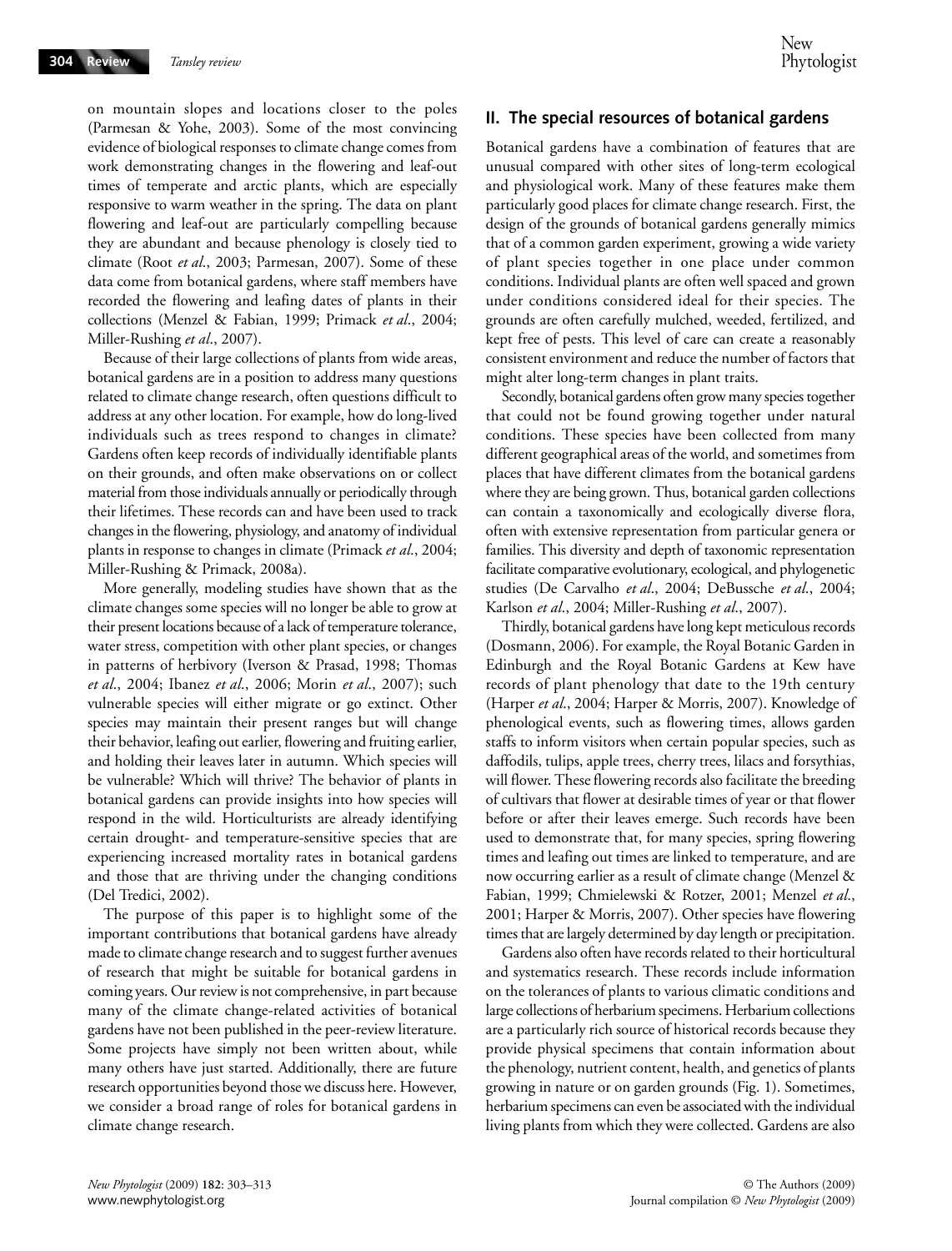

**Fig. 1** Students (a) recording phenological observations and (b) examining herbarium specimens at the Arnold Arboretum of Harvard University.

highly photogenic and often house extensive (and oft overlooked) collections of images. These images contain information about landscape characteristics, phenology, and the conditions and ages of plants on the grounds.

Fourthly, botanical gardens form research networks spread across continents and the world (e.g. see section III. Phenology). In many cases, they grow the same plant species, sometimes even the same genetic stock, so that the characteristics of a

species can be examined in a wide range of conditions. Where clones are grown across wide areas, researchers can isolate environmentally driven variation in species' phenotypes, which can otherwise be difficult to separate from genetic effects.

The urban–rural gradient provides one intriguing example of the potential for botanical gardens to examine variation in plant responses to environmental conditions. Botanical gardens located in large urban areas have tended to warm more rapidly than surrounding areas because of the urban heat island effect. For example, from 1895 to 2000, mean annual temperatures at the Blue Hill Meteorological Observatory in Boston warmed 1.6°C, compared with a 0.7°C regional increase in temperature over the same time period (New England Regional Assessment Group, 2001). The increased warming in Boston is associated with more buildings, streets, parking lots and other human modifications. Because of this increased warming, botanical gardens in large cities can provide useful insights into the ecological changes that will occur in more rural areas as a result of future warming. Of course, urban areas also have more pollution and higher concentrations of various gases relative to rural areas, which may complicate the predictive value of urban gardens relative to rural gardens (Gregg *et al*., 2003). However, the effects of these other factors on many plant traits, such as phenology, generally appear to be minor relative to the effects of temperature, light, and precipitation (Cleland *et al*., 2006; Hovenden *et al*., 2008). Overall, networks of botanical gardens located in urban and rural areas provide an excellent opportunity to further examine climate-driven changes in plants.

Lastly, the staff members of botanical gardens are knowledgeable about plant identification, morphology, physiology, and ecology, because of their training and experience, which increases the reliability of their observations and makes them valuable members of interdisciplinary research teams. They are also in a special position to convey information about the impacts of climate change to the public in the form of displays for visitors, lectures, and articles in the popular press.

#### **III. Phenology**

#### 1. Networks of botanical gardens

To examine the effects of climate change over large areas, many botanical gardens have worked together to make standard phenological observations of cloned plants growing on their grounds. Such networks complement the efforts of individual botanical gardens to investigate the impacts of climate change. The longest running and most comprehensive such effort is the International Phenological Gardens (IPG) project in Europe, founded in 1957, and now based at the Institute of Crop Sciences at Humboldt University in Berlin (Chmielewski, 1996; Menzel & Fabian, 1999; Menzel, 2000; Chmielewski & Rotzer, 2001) (Fig. 2). In this network, vegetatively propagated trees and shrubs have been planted at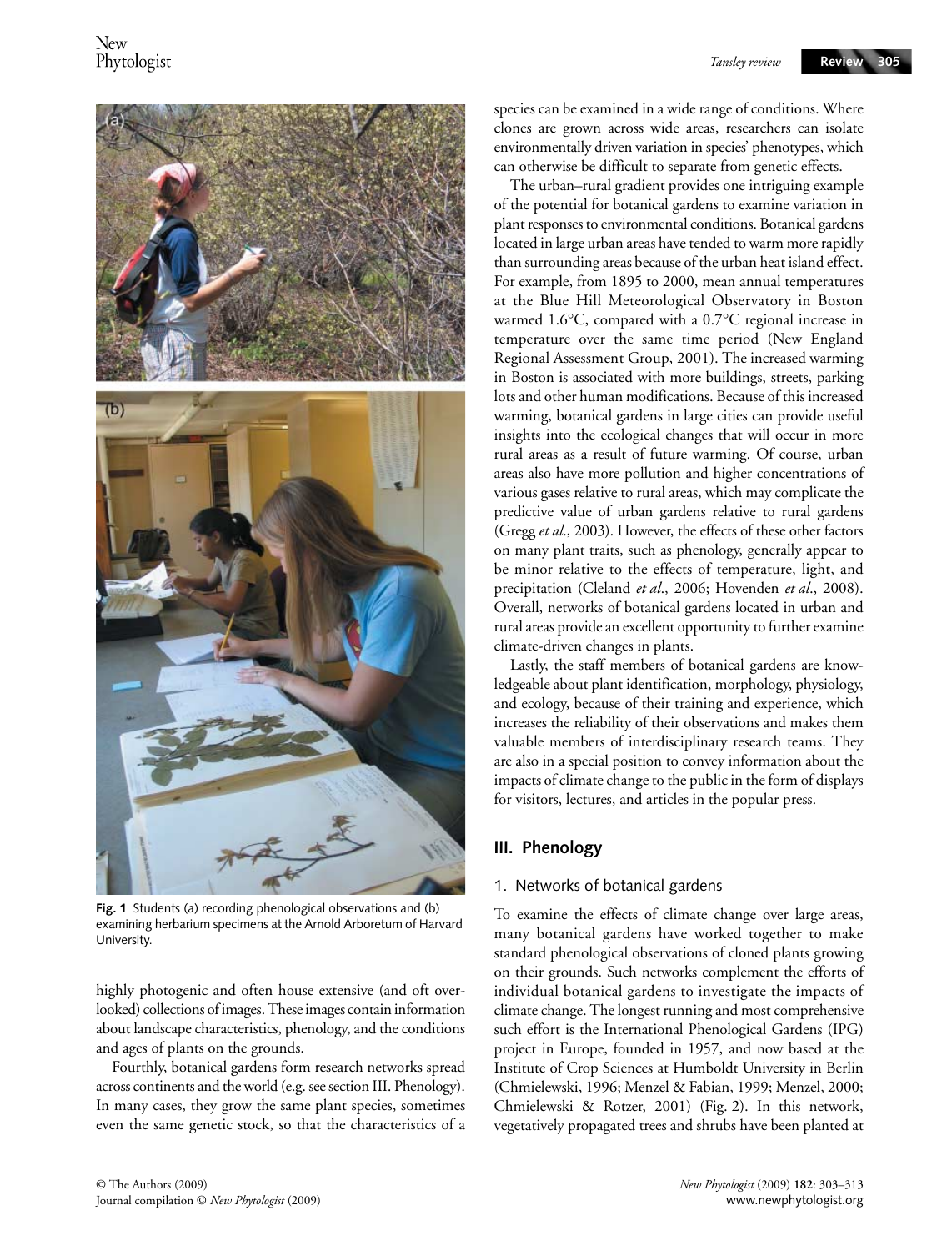**306 Review**



**Fig. 2** Map of botanical gardens and other sites in Europe participating the International Phenological Gardens (IPG) project. From the IPG website [\(http://www.agrar.hu-berlin.de/](http://www.agrar.hu-berlin.de/struktur/institute/pfb/struktur/agrarmet/phaenologie/ipg/) struktur/institute/pfb/struktur/agrarmet/ phaenologie/ipg/).

botanical gardens and other sites throughout Europe. The purpose of using cloned material is to reduce the amount of genetic variation, so that variation in phenology reflects the influence of environmental factors rather than genetic differences among individuals.

The IPG first began to record phenology in 1959, and its records now include *c*. 65 000 observations of 23 plant species at *c*. 50 botanical gardens across Europe (Menzel, 2003) (Fig. 2). Species such as European white birch (*Betula pubescens*), sweet cherry (*Prunus avium*), European rowan or mountain ash (*Sorbus aucuparia*), and alpine currant (*Ribes alpinum*) have been particularly well observed. Observers record the timing of leaf unfolding, flowering, fruit ripening, leaf coloring, and leaf fall. This project has shown that the species they examined are now flowering and leafing out on average of 6.3 d earlier in the spring than 50 yr ago. By contrast, autumn events, such as leaf coloring and leaf fall, are occurring 4.5 d later than in the past (Menzel & Fabian, 1999). The net result is that the growing season for these species has grown *c*. 11 d longer over the past 50 yr. Intriguingly, researchers also noticed that changes in the timing of spring events seem to differ among species more than do events occurring in the late summer and autumn (Menzel, 2000). Also, shrubs seem to be more responsive to changes in temperature than do trees (Menzel, 2000). There are regional differences as well, with greater changes in spring phenological events in northern Europe than in southeastern Europe (Menzel, 2000).

The records of the IPG have now been combined with a large set of observations throughout Europe that includes the phenological trends of 542 plant species and 19 animal species from 21 countries, for a total of 125 000 series of observations (Menzel *et al*., 2006). These results further demonstrate that the spring phenologies of many plant species are advancing, and that this advance is strongly correlated with warming temperatures. Further, the timing of spring phenological events has advanced most in the countries where temperatures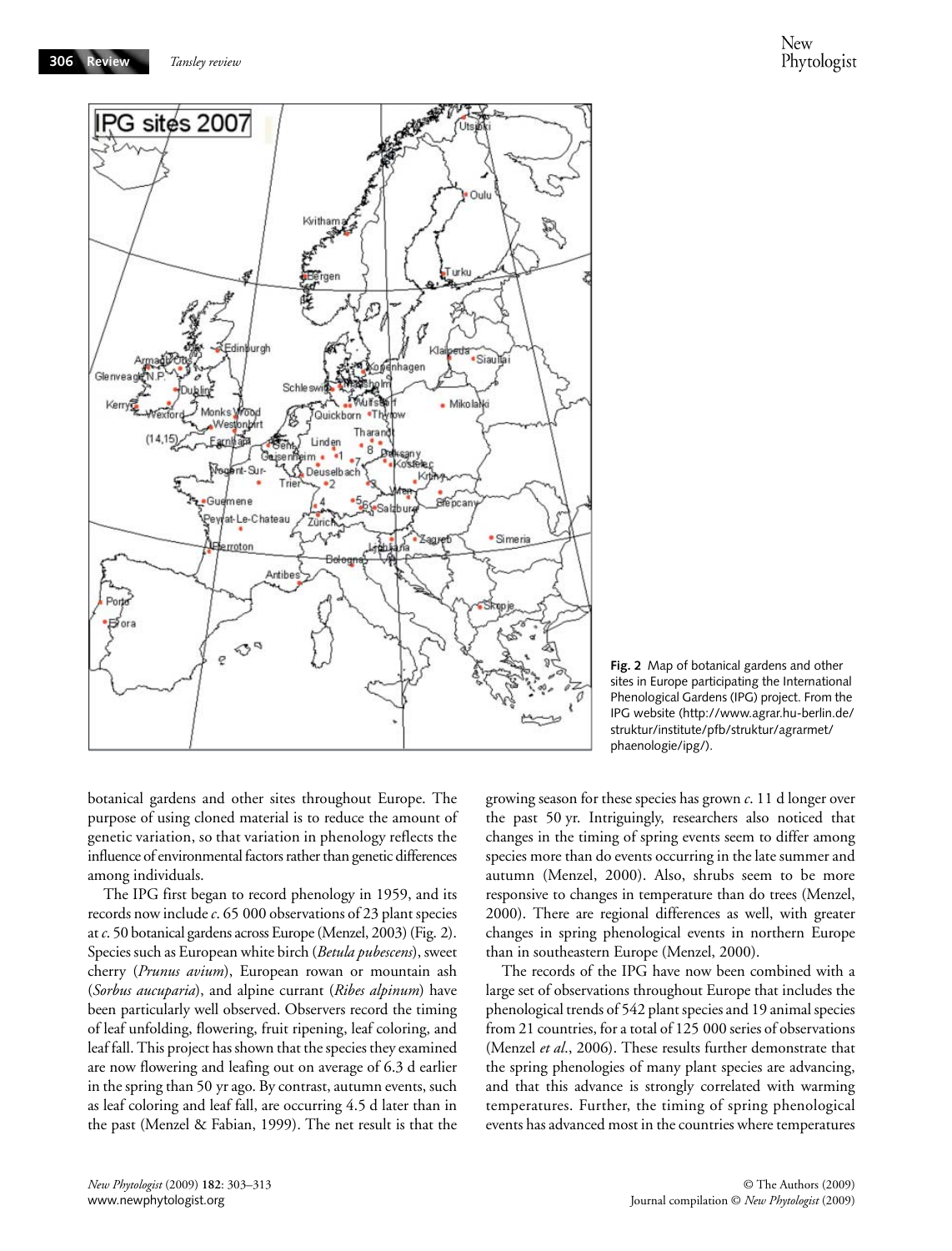have warmed the most (Menzel *et al*., 2006) – that is, the spatial patterns of phenological change matched spatial patterns of warming – providing particularly compelling evidence that changes in climate are driving the changes in phenology.

## 2. Phenological gardens

In addition to the efforts of networks of botanical gardens, a number of research projects have been developed in which the same species or even cultivars have been grown over a wide area, including but not confined to botanical gardens, to facilitate standard phenological observations. Plantings of these standard plants are termed phenological gardens.

The most comprehensive attempts to correlate weather and flowering times in North America were made by regional networks of phenological gardens between 1957 and 1994 (Schwartz, 1994; Cayan *et al*., 2001; Schwartz & Beaubien, 2003). The networks spanned the USA, eventually involving 2000 observers, including US Department of Agriculture staff and private citizens, who monitored the behavior of common lilac (*Syringa vulgaris*) and three designated cultivars: one of the Chinese lilac *Syringa* × *chinensis* 'Red Rothomagensis', and two honeysuckles, *Lonicera tartarica* 'Arnold Red' and *Lonicera korolkowii* var. *zebelli*. Observers were given specific instructions on how to record the dates of leaf-out, first flowering, peak flowering, and flower withering. These records have shown that plants across the USA are now flowering *c*. 1 wk earlier than in the 1950s, when the observations began (Cayan *et al*., 2001; Wolfe *et al*., 2005). The data also showed a high degree of correlation among the various phenological events – for example, in years with earlier first flowering, leaf-out also occurred earlier – indicating that the events are developmentally linked (Schwartz & Reiter, 2000). The regional network projects eventually ended as a consequence of lack of permanent institutional backing, but parts of the networks have now been revitalized and have become part of the USA National Phenology Network (USA-NPN) (Schwartz & Beaubien, 2003).

With recently renewed interest in phenology related to climate change, projects are currently underway to establish new networks of citizen observers and phenological gardens, many involving and based at botanical gardens both in the USA and in Europe (van Vliet *et al*., 2003; Betancourt *et al*., 2005). By encouraging citizens to monitor phenology gardens, common cultivated plants, and wild species, researchers hope to increase our understanding of climate-driven changes in phenology, particularly variation across geographical regions and among species, beyond what botanical garden staff and professional observers could accomplish alone. These phenology gardens can also be combined with pollinator gardens, offering the opportunity to track changes in the relationships between plants and pollinators. A secondary (sometimes primary) goal of many phenological gardens is to involve the general public in scientific research so that they become more supportive of scientific research and more knowledgeable about the scientific process in general and the issues of climate change in particular (van Vliet *et al*., 2003; Betancourt *et al*., 2005).

## 3. Herbarium specimens

Although direct observations of plant phenology at botanical gardens have proved valuable for understanding how certain plants in certain places respond to climatic variation, there are many places and time periods for which data are lacking. To build a more geographically complete picture, scientists must seek new sources of data (Sparks, 2007), some of which are held by botanical gardens. In particular, herbarium collections could provide valuable tools for studying plants' responses to climate change.

Consider the example of the Arnold Arboretum of Harvard University, located in Boston. Over its 120-yr history, the Arnold Arboretum did not systematically collect phenological data. However, the arboretum has collected herbarium specimens for well over 100 yr. The Arnold Arboretum Herbarium in Jamaica Plain holds a collection of ~150 000 dried plant specimens, many of which were taken from the arboretum's living collections as part of a standard documentation process. The record label that accompanies each dried and pressed specimen includes the name of the species, the identification number of the plant, and the date of collection, and – importantly – a visual examination of the plant shows the phenological state of the plant, such as flowering, past flowering, or in fruit. Many of the plants from which the specimens were taken are among the 15 000 plants still growing on the grounds of the Arnold Arboretum. By combining the information from herbarium specimens on when plants flowered in the past with information on when plants are flowering in present years, one can show the responses of plants to changing climatic conditions (Primack *et al*., 2004; Miller-Rushing *et al*., 2006).

A potential criticism of using herbarium specimens to study phenology involves the uncertainty as to when a specimen was collected during a particular phenological phase. For example, it is difficult or impossible to know whether a flowering specimen was collected near the beginning, peak, or end of a flowering season. For species with long flowering durations, this could be a very real problem. However, we and others have shown that with a large enough sample size herbarium specimens can provide a reasonable estimate of peak flowering date, particularly for species with relatively short flowering durations (e.g. 1 or 2 wk) (Primack *et al*., 2004; Bolmgren & Lonnberg, 2005). The peak flowering date is a particularly useful measure of flowering time, because it is generally not influenced by population size (or plant size if a single plant is being monitored). First flowering date, the measure often used in phenological studies, is influenced by population size (and plant size), making it difficult to separate climate-driven changes from population size-driven (and plant size-driven) changes (Miller-Rushing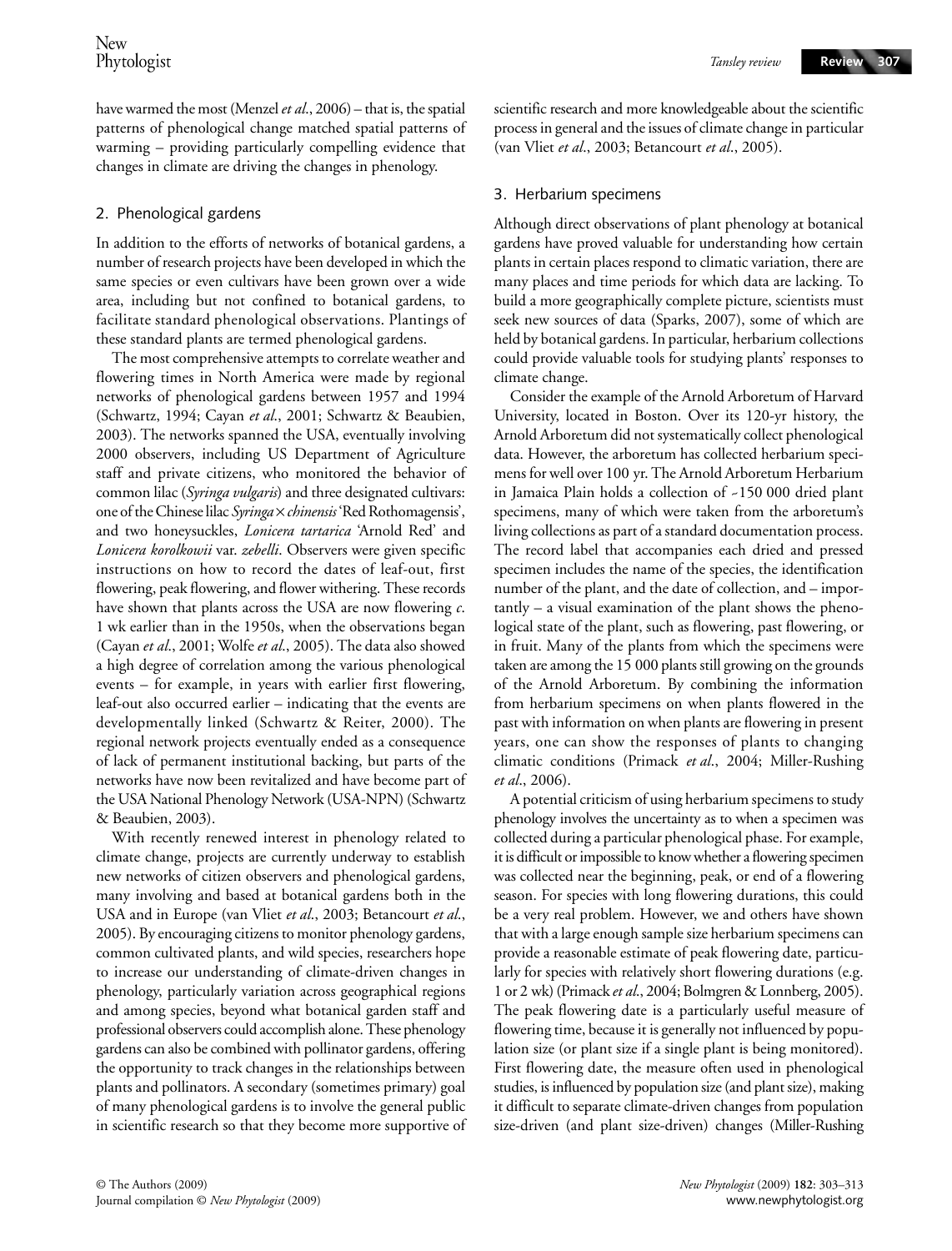*et al*., 2008). Additional work has shown that herbarium specimens can also be used to analyze the relationship between phenology and climate in arid areas where plants tend to have much longer flowering durations (Bowers, 2007). Together, studies of herbarium specimens have shown the close link between temporal and spatial variation in flowering times and climate (Lavoie & Lachance, 2006), and have also elucidated connections among phylogeny, plant traits, and phenology (Bolmgren & Lonnberg, 2005).

#### 4. Photographs

Photographs provide another source of data for measuring changes in plant flowering times and other phenological events. Like herbarium specimens, dated photographs of plants in flower provide an estimate of the peak flowering date of an individual (Miller-Rushing *et al*., 2006). Combining an analysis of dated photographs with current observations can be an effective way to examine whether plants are now flowering earlier than in the past, and the degree to which flowering times are affected by temperature (Miller-Rushing *et al*., 2006). Photographs also are sometimes more common than herbarium specimens or observations collected by individual scientists. Collections of photographs that include plants in flower can be found in botanical gardens, museums, libraries, universities, or private holdings. Other fields of science have used abundant photographic records to document changes in soil and vegetation and to calculate the rate of retreat of glaciers (Harrison, 1974; Rogers *et al*., 1984; Trimble & Crosson, 2000). Sparks *et al*. (2006) used fixed-date photographs to document changes in plant development in response to weather conditions in particular years.

Photographs also have a great ability to convey the story of climate change in pictorial form. For example, we obtained a striking photograph taken in the Lowell Cemetery in Lowell, Massachusetts, on Memorial Day, 30 May 1868 (Miller-Rushing *et al*., 2006) (Fig. 3). In the photo, the trees have not leafed out yet, despite the late date, or the leaves have been damaged by a late frost. In addition, people are wearing heavy clothing. A photograph taken on the same date in 2005 at the same location shows that the trees are fully leafed out. The mean temperature from February to May of 1868 was 2.2°C lower than the average over the past 150 yr and 2.7°C colder than February–May 2005. Similar pairs or series of photographs of the same location can create compelling visual evidence of the effects of climate change that resonates strongly with the media and the public (Miller-Rushing *et al*., 2006).

#### **IV. Physiology and anatomy**

Botanical gardens can further contribute to climate change research through investigations of the physiological and anatomical characteristics of plants that make them more or less susceptible to the effects of climate change, and through



**Fig. 3** (a) A picture of the Lowell Cemetery in Lowell, Massachusetts, USA taken on 30 May 1868, a relatively cold year, in which the leaves are not yet out. (b) The same scene taken on 30 May 2005, a relatively warm year, in which the leaves are already flushed out. From Miller-Rushing *et al*. (2006), with permission from the *American Journal of Botany*.

studies of plastic responses of plants to changes in climate. Researchers can investigate various species' response to drought, high temperatures, winter thaws, and frost.

In a practical way, staff members could identify those species that used to grow well at a botanical garden and are apparently not able to adapt to new climatic conditions. For example, certain cool-climate species may show new signs of summer heat and drought stress that had not been apparent in the past. Staff members could also identify those warm-climate species that used to be difficult to grow at a site and now seem to be growing more vigorously and with less need for support (Del Tredici, 2002). A species that previously needed special treatment to survive the winter cold, such as being put into a cold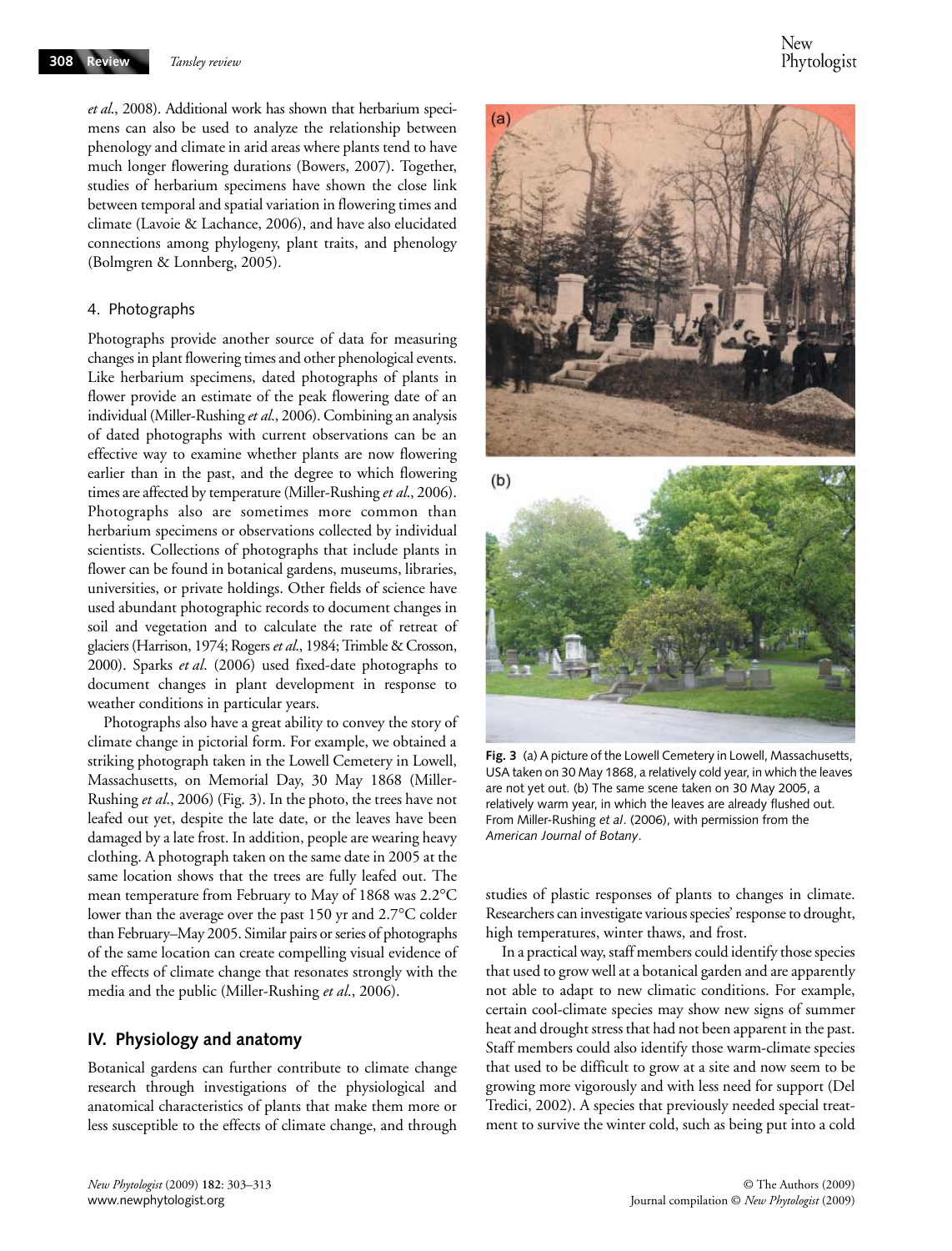frame, perhaps can now survive outside on its own. Botanical garden staffs make these kinds of observations all the time, as a routine matter of maintaining their living collections. Such plant responses have already been noted at many botanical gardens (S. Renner, pers. comm.) For example, the mock strawberry (*Duchesnea indica*) had previously only survived winters in Bavaria in the glasshouse; but now the species is escaping from cultivation and surviving outside all year round. Once species' responses to a changing climate are identified – whether the response is in terms of growth, flower production, phenology, winter die-back, or general vigor – it is possible to investigate particular traits associated with the response using a comparative or experimental method.

The abundant research on cold tolerance in a variety of species provides excellent examples of how the living collections of gardens and arboreta can be used to investigate physiological responses to climate change. In one such example, researchers investigated the mechanisms regulating the onset of seasonal cold tolerance in some species of dogwoods (*Cornus*) (Sarnighausen *et al*., 2002; Karlson *et al*., 2003). They found that shortening days are critical for the reduction of stem water content and the accumulation of dehydrin-like proteins, which help the plants tolerate freezing temperatures (Karlson *et al*., 2003). Taking particular advantage of botanical garden and arboretum resources, the investigators expanded their work and explored the evolutionary history of mechanisms of cold tolerance across the genus (Karlson *et al*., 2004). They studied plant material collected from 31 species of *Cornus* and found that a single group of species within the genus evolved to use dehydrin-like proteins to tolerate freezing, rather than use the ancestral method of supercooling to avoid freezing, the method used by other species within the genus (Karlson *et al*., 2004). The shift to freezing tolerance appears to have allowed this group of species to expand their ranges farther northward than the supercooling species (Karlson *et al*., 2004). Studies like these investigating physiological interactions with climatic conditions have added importance in the context of climate change and will help us to model shifts in species' persistence, ranges, and evolutionary responses to the changing climate.

Other studies at botanical gardens can examine the plastic responses of individuals to changes in climate or concentrations of various gases, such as carbon dioxide  $(CO<sub>2</sub>)$ . For example, leaf stomata are an important anatomical characteristic linked to the physiology of plants. There is evidence that plant populations respond to increasing concentrations of  $CO<sub>2</sub>$  by producing leaves with fewer stomata per unit area (Woodward, 1987; Beerling, 1996; Hetherington & Woodward, 2003). For periods of over 100 yr, this pattern seems consistent across species, but for periods of fewer than 100 yr, the results are mixed (Royer, 2001). Additionally, it is not well known how the leaf anatomies of individuals, rather than populations, respond over periods of 5–100 yr of changing climatic and atmospheric conditions (Royer, 2001). Herbarium specimens from botanical gardens can help to fill these gaps in our

knowledge by providing information on the size and abundance of stomata on leaf surfaces in individuals or populations over time (Penuelas & Matamala, 1990). It is a straightforward technique to make casts of the leaf undersurface using clear nail polish, or other similar material, from which to measure the density and size of stomata (Fernandez *et al*., 1998; Miyazawa, 2005). Leaf peels do not damage the specimen and will work for almost any specimen where leaf undersurfaces are exposed or are readily accessible, except for leaves that are excessively hairy. Researchers can compare herbarium specimens collected decades or centuries ago to herbarium specimens collected more recently or even collected from living trees on the grounds of botanical gardens. Given sufficient sample sizes, scientists can determine whether stomatal densities and sizes are changing, and if so, whether they are responding to higher temperatures, changes in soil moisture, or higher concentrations of CO<sub>2</sub> (Penuelas & Matamala, 1990).

Leaves from herbarium specimens and from living trees can also yield information on water use efficiency (WUE), photosynthesis, and stomatal conductance through analyses of stable isotopes (Penuelas & Azconbieto, 1992). WUE – the amount of photosynthetic  $\mathrm{CO}_2$  fixation per unit of transpirational water loss (*A*/*E*) – generally increases as plants are exposed to higher concentrations of CO<sub>2</sub> (Tricker *et al.*, 2005; Ainsworth & Rogers, 2007). Researchers can estimate WUE by using mass spectrometry to measure the ratio of stable isotopes of carbon and oxygen in leaf fragments. When a plant is not under water stress, it preferentially absorbs  $CO_2$  with <sup>12</sup>C rather than <sup>13</sup>C during photosynthesis. However, when the plant is under water stress the proportion of  ${}^{12}C$  it absorbs more closely matches the atmospheric concentration (i.e. a higher proportion of  $^{13}$ C). By examining herbarium specimens collected over time from individually marked trees growing on the grounds of a botanical garden and measuring the relative concentrations of stable isotopes of carbon, it would be possible to determine whether WUE (or intrinsic WUE) has changed over time (Penuelas & Azconbieto, 1992). Stable oxygen isotopes allow researchers to further attribute changes in WUE to either photosynthesis or stomatal conductance (Sullivan & Welker, 2007). Water and light conditions can alter WUE responses to climate change and increasing concentrations of  $CO<sub>2</sub>$ , making it important that researchers using gardens for these studies account for watering schedules and the canopy positions from which leaves are collected whenever possible. Other physiological characteristics using stable isotopes are now being developed. One disadvantage of measuring stable isotopes in herbarium specimens is that the method involves some destructive sampling of leaf material, although typically only a small part of a leaf.

#### **V. Invasive species and assisted migration**

Botanical gardens often stretch the limits of species ranges, trying to grow plants in locations beyond their natural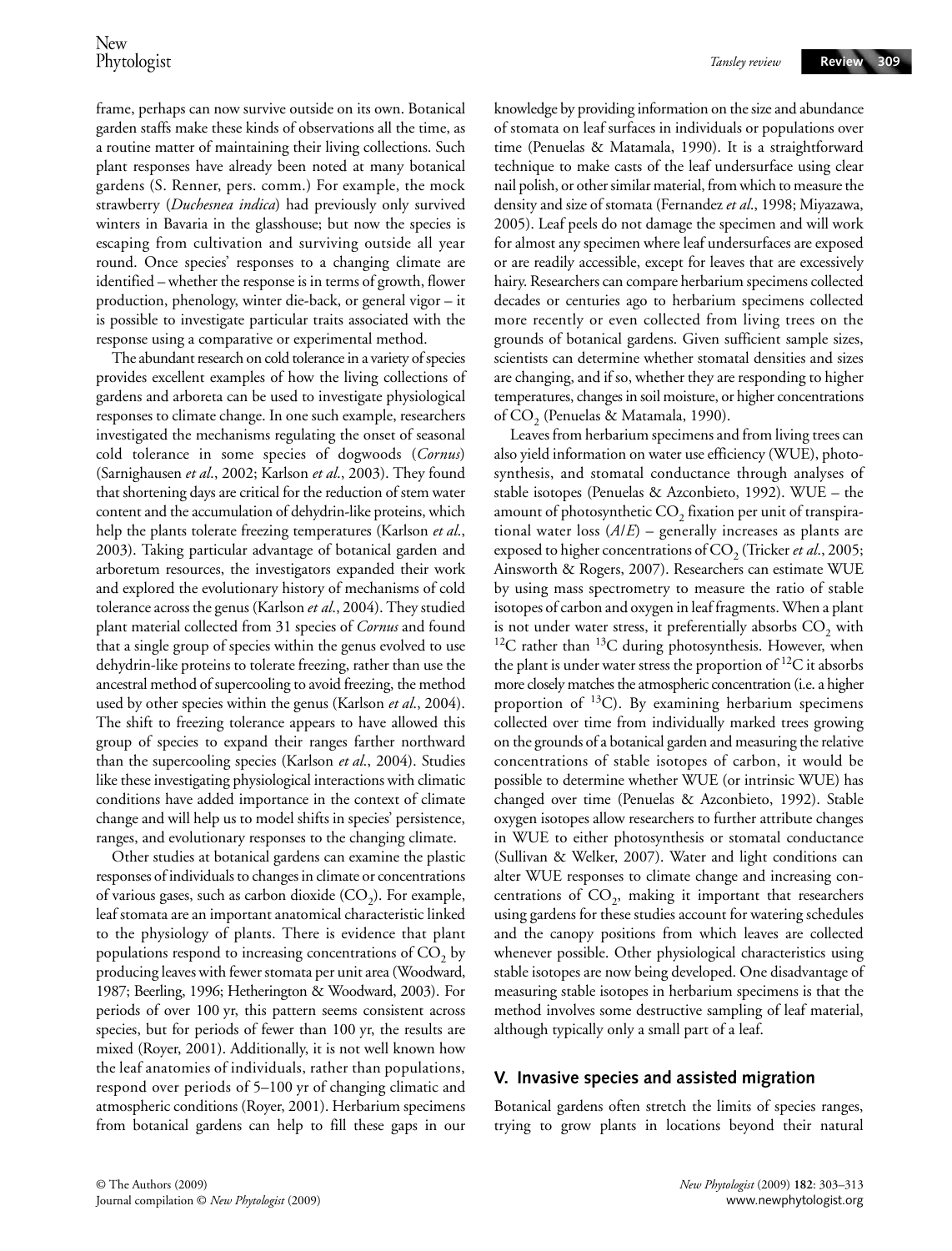distributions. This feature of gardens makes them particularly well suited to investigate issues related to the limits of these ranges. Here we discuss their potential role in studies of climate-facilitated species invasions and assisted migration.

Botanical gardens are frequently leaders in the importation of new plants species, and their subsequent release into cultivation. As such, botanical gardens can take credit for much of the beautification of our towns, parks, and lawns, many improvements in cultivated plants, and the discovery of new medicinal plants. Many of the trees, shrubs, and vines planted along streets, in front of houses, and in our city parks were collected and first grown by botanical gardens and then later distributed by the botanical gardens themselves or through commercial nurseries. In addition to this generally positive role, botanical gardens and associated commercial nurseries have played a sometimes unfortunate role in the release of new plant diseases and insect pests (Dawson *et al*., 2008; Van der Veken *et al*., 2008). Further, botanical gardens are often a focal point for the spread of imported plant species, some of which have the potential to become invasive, into natural areas (Dawson *et al*., 2008). Staff members working at botanical gardens often observe that certain species planted on the grounds show special abilities to mature large crops of seeds, which are then readily dispersed into the surrounding habitat, and the seeds then have the ability to germinate and produce vigorously growing plants. Other species have the ability to spread via rhizomes or other means of vegetative propagation. This type of spread of imported species has been going on for hundreds of years in botanical gardens throughout the world.

In recent years, however, warming temperatures, changing patterns of precipitation, and other aspects of climate change are creating conditions that allow new species to survive and become invasive in the wild (Dukes & Mooney, 1999). A notable example of this is the recent spread of exotic evergreen species in areas of Switzerland caused by a warming climate (Walther, 2002). The recent dramatic increases in the abundance of garlic mustard (*Alliaria officinalis*) and black swallowwort (*Cynanchum nigrum*) in eastern North America may provide two additional examples. Botanical gardens have the potential to monitor their collections for the increased ability of introduced species to reproduce and become invasive. Many gardens have already instituted weed risk assessments ( Jefferson *et al*., 2004; Caley *et al*., 2006), which are constantly improving and may be modified to investigate the ability of species to become invasive as climatic conditions change.

Unlike invasive species, which have rapidly expanding ranges, conservation biologists are concerned about how to manage rare or endangered species in the face of climate change. These species are often poor dispersers and may not be able to move fast enough to keep up with changing climatic conditions. Managers and conservation biologists are currently debating the advisability and feasibility of moving species into new regions as climate changes, or even in anticipation of further climate changes. This type of intentional transplantation of species has been termed assisted migration (McLachlan *et al*., 2007). Because of their experience in transplanting and growing species beyond their natural ranges, botanical gardens can provide an ideal testing ground for assisted migrations. In addition, gardens are uniquely suited to address a major concern regarding assisted migrations – the threat that transplanted species may become invasive or otherwise disrupt ecological relationships and processes – by incorporating these species into their weed risk assessments. By evaluating the success of transplanted species, researchers could gain considerable insight into the likelihood that a species would establish in the wild and the likelihood that it would become a nuisance species.

## **VI. Comparative and phylogenetic studies**

A great advantage of botanical gardens is that numerous species in the same taxonomic group – for example, pines or rhododendrons – grow in the same environmental conditions. Even though these species are not growing in their original locations and growing conditions, it is still possible to observe how they respond to the environmental variation. If closely related species respond to climate change in similar ways, this will simplify predictions of the ecological impacts of climate change. However, if closely related species differ significantly in their responses to climate change, as some studies suggest (Fitter & Fitter, 2002; Miller-Rushing & Primack, 2008b), then we may need to examine the effects of climate change on each particular species. It is also possible that the responses of closely related species may differ in some predictable manner. Only after comparative studies are carried out will we be able to adequately predict phenological changes and their effects on community structure, ecosystem dynamics, and population processes.

One such example of a comparative approach was a recent study by our colleagues and us in which we examined the phenologies of different species and varieties of cherry trees growing together at the Cherry Tree Preservation Forest at the Tama Forest Science Garden near Mt Takao, Japan (Ishii, 1990; Miller-Rushing *et al*., 2007). Within the Cherry Tree Preservation Forest, researchers have observed the flowering times of 97 individuals from 17 taxa of cherry trees for 25 yr (1981– 2005). At this site, the cherry trees flowered earlier over time, by an average of 5.5 d over the 25-yr study (Miller-Rushing *et al*., 2007). This earlier flowering was explained largely by an increase in mean monthly temperatures of 1.8°C in February and March over the study period. Most taxa flowered 3–5 d earlier for each 1°C increase in temperature, but early-flowering taxa generally responded more strongly, flowering as many as 9 d earlier for each 1°C increase in temperatures (Miller-Rushing *et al*., 2007) (Fig. 4). Individuals within species showed similar patterns, with earlier flowering individuals showing a greater response to temperature than later flowering individuals (Miller-Rushing *et al*., 2007). In addition,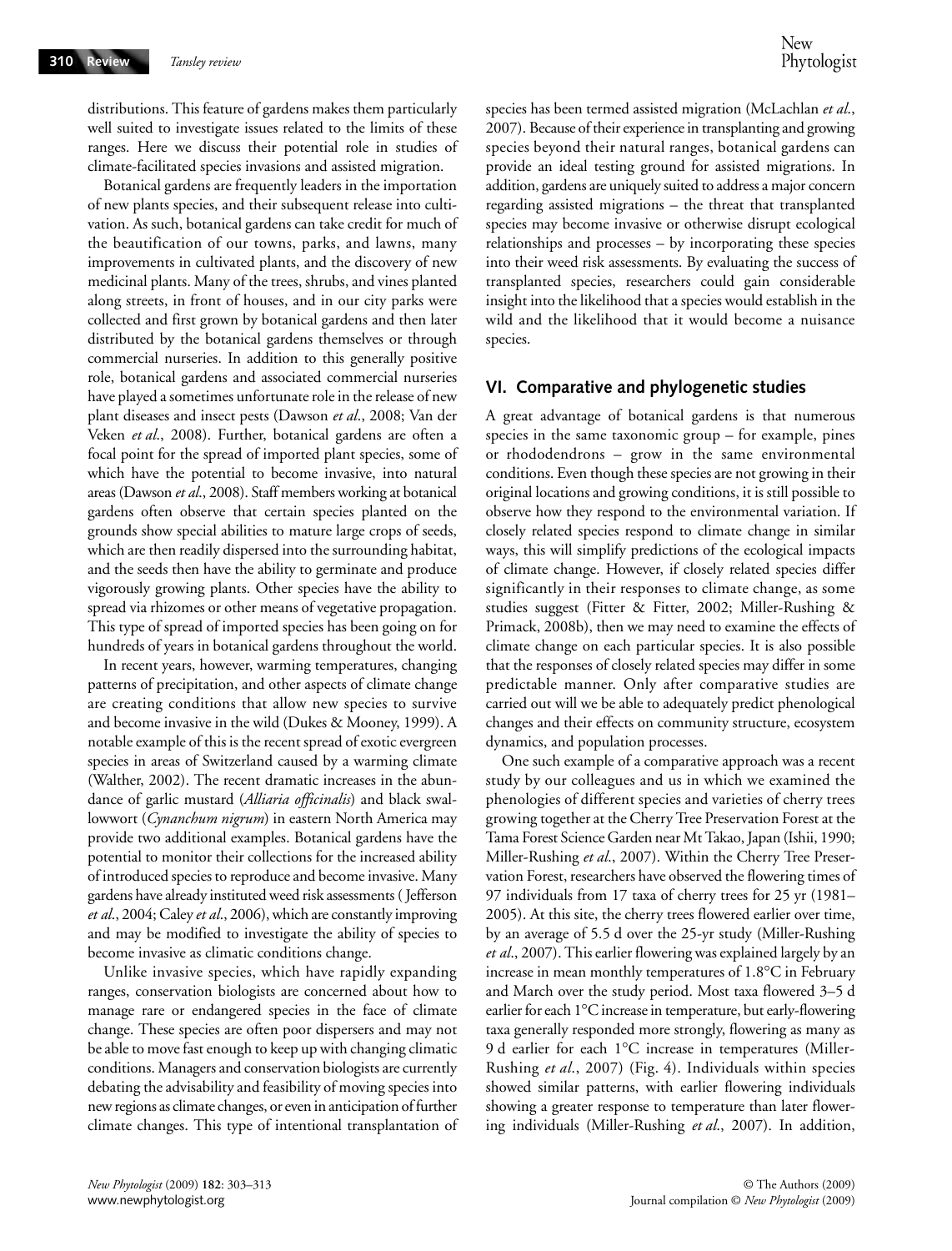

**Fig. 4** Variation in flowering response of cherry trees (*Cerasus* or *Prunus*) to February–March temperatures explained by mean flowering date. Each point represents one taxon. Closed squares and the solid line represent peak flowering observations. Open circles and the dashed line represent first flowering observations. Lines represent best-fit linear regressions. The points for first flowering are labeled for some notable species. For peak flowering  $R^2 = 0.904$ ,  $P < 0.001$ ; for first flowering  $R^2 = 0.775$ ,  $P < 0.001$ . From Miller-Rushing *et al.* (2007), with permission from the *American Journal of Botany*.

individuals of the same species tended to flower in nearly the same order each year, regardless of temperature; that is, certain trees were always the first to flower, while other tree were always the last to flower. These results show that the flowering times of closely related species generally change similarly in response to climate change, but that early-flowering species may diverge from the overall trend in a way that is surprisingly predictable. Such changes in flowering behavior, both among and within species, have implications for gene flow and pollination. If current warming and flowering trends continue, the overlap in cherry flowering dates that occurs in relatively cool years will decline as the flowering dates of early-flowering species and individuals diverge from those of late-flowering ones.

Given the breadth of diversity represented at botanical gardens, it is also possible to use phylogenetic approaches to examine plant responses to climate change. These approaches, which include the evolutionary history of the species as a covariate, are now being successfully applied to natural floras to explore the relationship between the responses of plants to climate change and shifts in the abundance of species (Willis *et al*., 2008). Many projects at gardens and arboreta are already investigating phylogenetic relationships within particular plant groups (Li *et al*., 2005; Oh & Potter, 2005). Similar techniques could be applied at botanical gardens to evaluate traits associated with particular responses of species to climate change (see section IV. Physiology and anatomy), where researchers could have much more diverse groups of species with which to work than would occur naturally. For example, Karlson *et al*. (2004) used phylogenetic methods to investigate

*Tansley review*

the evolutionary history of cold tolerance mechanisms in *Cornus*. By including phylogenetic analyses in studies like this example, researchers could gain further insights into ecological and evolutionary patterns.

## **VII. Conclusions**

The evidence reviewed here shows that botanical gardens can serve as particularly valuable sources of long-term data to describe how plants are responding to climate change. Gardens have a unique combination of resources that make them particularly well placed to answer certain questions concerning plant responses to climate change. Researchers at botanical gardens can address questions of how individual, long-lived plants respond to climate change over their lifetimes in terms of phenology, physiology, growth, and anatomy. The diversity of botanical garden collections can also yield insights into phylogenetic patterns of species' responses to climatic variation and the mechanisms driving those patterns. The opportunities for advancing our knowledge abound.

We particularly hope that botanical gardens maintain their tradition of excellent record keeping. For example, because of the sensitivity of plant phenological events to climate change, the importance of phenological events such as flowering, and the relative ease of making phenological observations, we strongly suggest that botanical gardens actively collect phenological data on plants in their collections. Many are already doing so. Under ideal circumstances, botanical garden staff could make direct observations of key phenological events such as leaf bud burst, flowering, fruiting, leaf color changes and leaf senescence, using the methods of the IPG, USA-NPN, or one of the many other phenological organizations. If staff time were limited, even sampling just once or twice a week for a few key species and life stages would be sufficient to provide valuable information. Other methods of record keeping, however, such as the regular collection of herbarium specimens and photographs, can also provide valuable information showing phenological, physiological, and anatomical responses to climate change.

Moreover, because of the controlled growing conditions and taxonomic representation, research at botanical gardens is particularly well situated to move beyond simply evaluating species responses to climate change. They can allow researchers to evaluate the evolutionary histories of those responses and improve our predictions of how various species will respond to future climate change. This work can help us to identify which species will thrive under changing climate conditions and which may be conservation priorities, among the most pressing climate-related questions in ecology.

Of special concern, we suggest that species be monitored to determine whether previously hardy species are no longer able to grow at particular botanical gardens. Additionally, researchers should note species that were previously difficult to grow at a site that are able to thrive in the changing climatic conditions.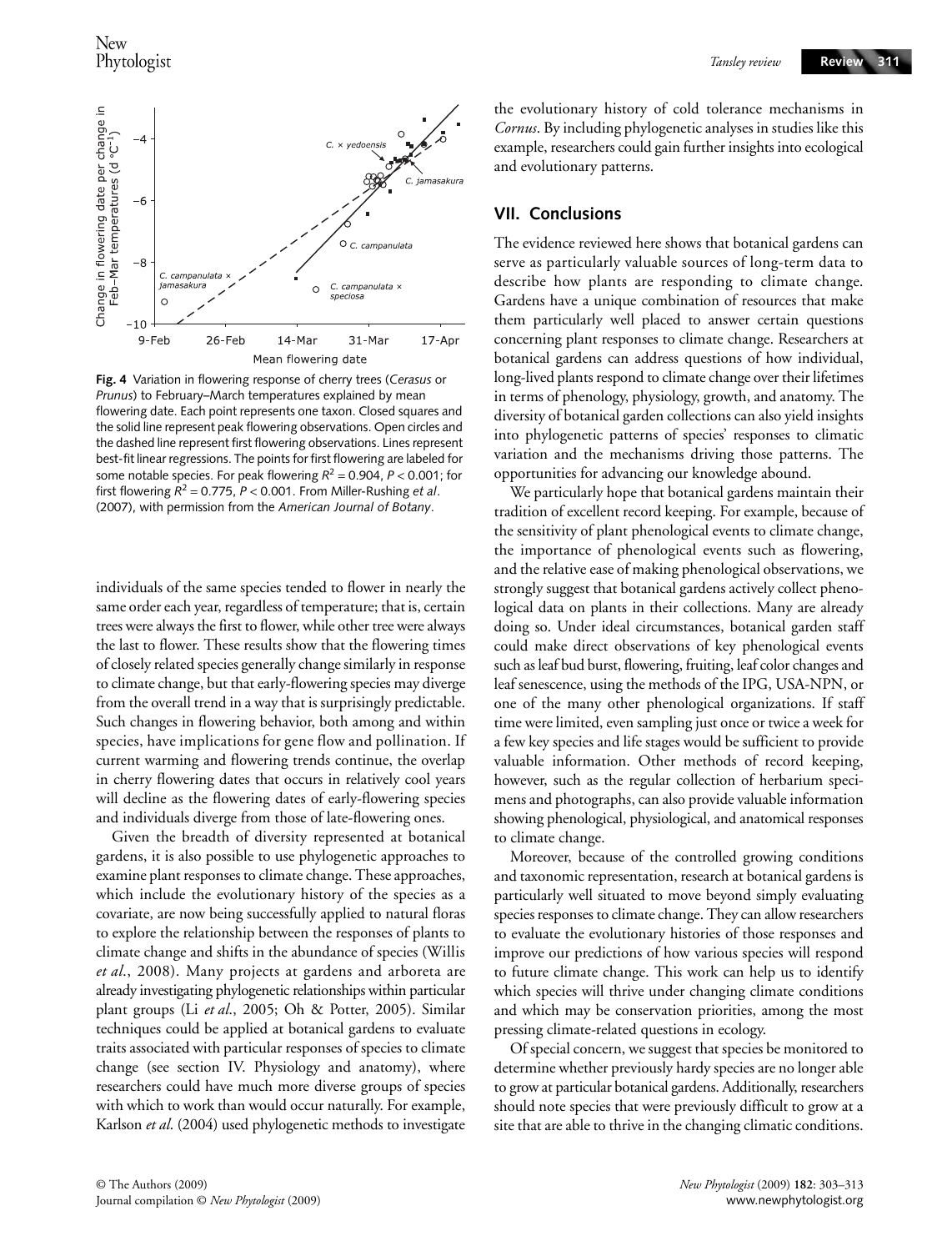Most gardens are already making these observations, and such information, when widely publicized, can have practical value to landscape designers, urban planners, and the general public in making good decisions when selecting species to plant. Further, these insights from gardens can provide predictions for changes that may occur in the wild.

Lastly, we emphasize that botanical gardens have a special role to play in informing the public about the impact of climate change on plants. People want to know how climate change is affecting the plants we need for food and those we use to improve the aesthetics of our surroundings. People also want to know how climate change is impacting the wild species that contribute to the biodiversity of our environment. Botanical gardens, which often have combined missions of education and research, will be especially effective at educating the public about this topic if they can use research examples from their own collections in their exhibits and presentations.

#### **Acknowledgements**

We would like to express our appreciation to Boston University, the Arnold Arboretum of Harvard University, the University of Tokyo, and the National Science Foundation for their support of various projects described in this article. The staff of the Arnold Arboretum, in particular, have provided many valuable suggestions and opportunities. We thank Peter Del Tredici, Michael Dosmann, Elizabeth Ellwood, Kay Havens, Caroline, Polgar, Susanne Renner, David Roberts, and three anonymous reviewers for providing valuable comments on earlier versions of this manuscript.

### **References**

- **Ainsworth EA, Rogers A. 2007.** The response of photosynthesis and stomatal conductance to rising  $[CO<sub>2</sub>]$ : mechanisms and environmental interactions. *Plant, Cell & Environment* **30**: 258–270.
- Beerling DJ. 1996. Ecophysiological responses of woody plants to past CO<sub>2</sub> concentrations. *Tree Physiology* **16**: 389–396.
- **Betancourt JL, Schwartz MD, Breshears DD, Cayan DR, Dettinger MD, Inouye DW, Post E, Reed BC. 2005.** Implementing a USA-National Phenology Network (USA-NPN). *EOS* **86**: 539–542.
- **Bolmgren K, Lonnberg K. 2005.** Herbarium data reveal an association between fleshy fruit type and earlier flowering time. *International Journal of Plant Sciences* **166**: 663–670.
- **Bowers JE. 2007.** Has climatic warming altered spring flowering date of Sonoran Desert shrubs? *The Southwestern Naturalist* **52**: 347–355.
- **Caley P, Lonsdale WM, Pheloung PC. 2006.** Quantifying uncertainty in predictions of invasiveness, with emphasis on weed risk assessment. *Biological Invasions* **8**: 1595–1604.
- **Cayan DR, Kammerdiener SA, Dettinger MD, Caprio JM, Peterson DH. 2001.** Changes in the onset of spring in the western United States. *Bulletin of the American Meteorological Society* **82**: 399–415.
- **Chmielewski FM, Rotzer T. 2001.** Response of tree phenology to climate change across Europe. *Agricultural and Forest Meteorology* **108**: 101–112.
- **Chmielewski F-M. 1996.** The international phenological gardens across Europe: present state and perspectives. *Phenology and Seasonality* **1**: 19–23.
- **Cleland EE, Chiariello NR, Loarie SR, Mooney HA, Field CB. 2006.**  Diverse responses of phenology to global changes in a grassland ecosystem. *Proceedings of the National Academy of Sciences, USA* **103**: 13740–13744.
- **Dawson W, Mndolwa AS, Burslem D, Hulme PE. 2008.** Assessing the risks of plant invasions arising from collections in tropical botanical gardens. *Biodiversity and Conservation* **17**: 1979–1995.
- **De Carvalho M, Wilcock CC, Dos Santos TMM, Lucas ICV, Gananca JFT, Franco E, Thangadurai D, Rao DM, Sousa NF. 2004.** A review of the genus *Semele* (Ruscaceae) systematics in Madeira. *Botanical Journal of the Linnean Society* **146**: 483–497.
- **DeBussche M, Garnier E, Thompson JD. 2004.** Exploring the causes of variation in phenology and morphology in mediterranean geophytes: a genus-wide study of *Cyclamen*. *Botanical Journal of the Linnean Society* **145**: 469–484.
- **Del Tredici P. 2002.** A camellia grows in Boston. *The New York Times*, 26 November, p. A27.
- **Dosmann MS. 2006.** Research in the garden: averting the collections crisis. *Botanical Review* **72**: 207–234.
- **Dukes JS, Mooney HA. 1999.** Does global change increase the success of biological invaders? *Trends in Ecology & Evolution* **14**: 135–139.
- **Fernandez MD, Pieters A, Donoso C, Tezara W, Azkue M, Herrera C, Rengifo E, Herrera A. 1998.** Effects of a natural source of very high CO<sub>2</sub> concentration on the leaf gas exchange, xylem water potential and stomatal characteristics of plants of *Spatiphylum cannifolium* and *Bauhinia multinervia*. *New Phytologist* **138**: 689–697.
- **Fitter AH, Fitter RSR. 2002.** Rapid changes in flowering time in British plants. *Science* **296**: 1689–1691.
- **Gordo O. 2007.** Why are bird migration dates shifting? A review of weather and climate effects on avian migratory phenology. *Climate Research* **35**: 37–58.
- **Gregg JW, Jones CG, Dawson TE. 2003.** Urbanization effects on tree growth in the vicinity of New York City. *Nature* **424**: 183–187.
- **Harper G, Morris L. 2007.** Flowering and climate change part II. *Sibbaldia* **5**: 25–42.
- **Harper GH, Mann DG, Thompson R. 2004.** Phenological monitoring at Royal Botanic Garden Edinburgh. *Sibbaldia* **2**: 33–45.
- **Harrison AE. 1974.** Reoccupying unmarked camera stations for geological observations. *Geology* **2**: 469–471.
- **Hetherington AM, Woodward FI. 2003.** The role of stomata in sensing and driving environmental change. *Nature* **424**: 901–908.
- **Hovenden MJ, Wills KE, Schoor JKV, Williams AL, Newton PCD. 2008.**  Flowering phenology in a species-rich temperate grassland is sensitive to warming but not elevated CO<sub>2</sub>. *New Phytologist* 178: 815-822.
- **Ibanez I, Clark JS, Dietze MC, Feeley K, Hersh M, LaDeau S, McBride A, Welch NE, Wolosin MS. 2006.** Predicting biodiversity change: outside the climate envelope, beyond the species-area curve. *Ecology* **87**: 1896–1906.
- **Ishii Y. 1990.** Studies on flowering duration of various Japanese cherry species planted in the Tama Forest Science Garden. *Bulletin of Forestry and Forest Products Research Institute* **357**: 95–152.
- **Iverson LR, Prasad AM. 1998.** Predicting abundance of 80 tree species following climate change in the eastern United States. *Ecological Monographs* **68**: 465–485.
- **Jefferson L, Havens K, Ault J. 2004.** Implementing invasive screening procedures: the Chicago Botanic Garden model. *Weed Technology* **18**: 1434–1440.
- **Karlson DT, Xiang QY, Stirm VE, Shirazi AM, Ashworth EN. 2004.**  Phylogenetic analyses in *Cornus* substantiate ancestry of xylem supercooling freezing behavior and reveal lineage of desiccation related proteins. *Plant Physiology* **135**: 1654–1665.
- **Karlson DT, Zeng Y, Stirm VE, Joly RJ, Ashworth EN. 2003.**  Photoperiodic regulation of a 24-kd dehydrin-like protein in red-osier dogwood (*Cornus sericea* L.) in relation to freeze-tolerance. *Plant and Cell Physiology* **44**: 25–34.